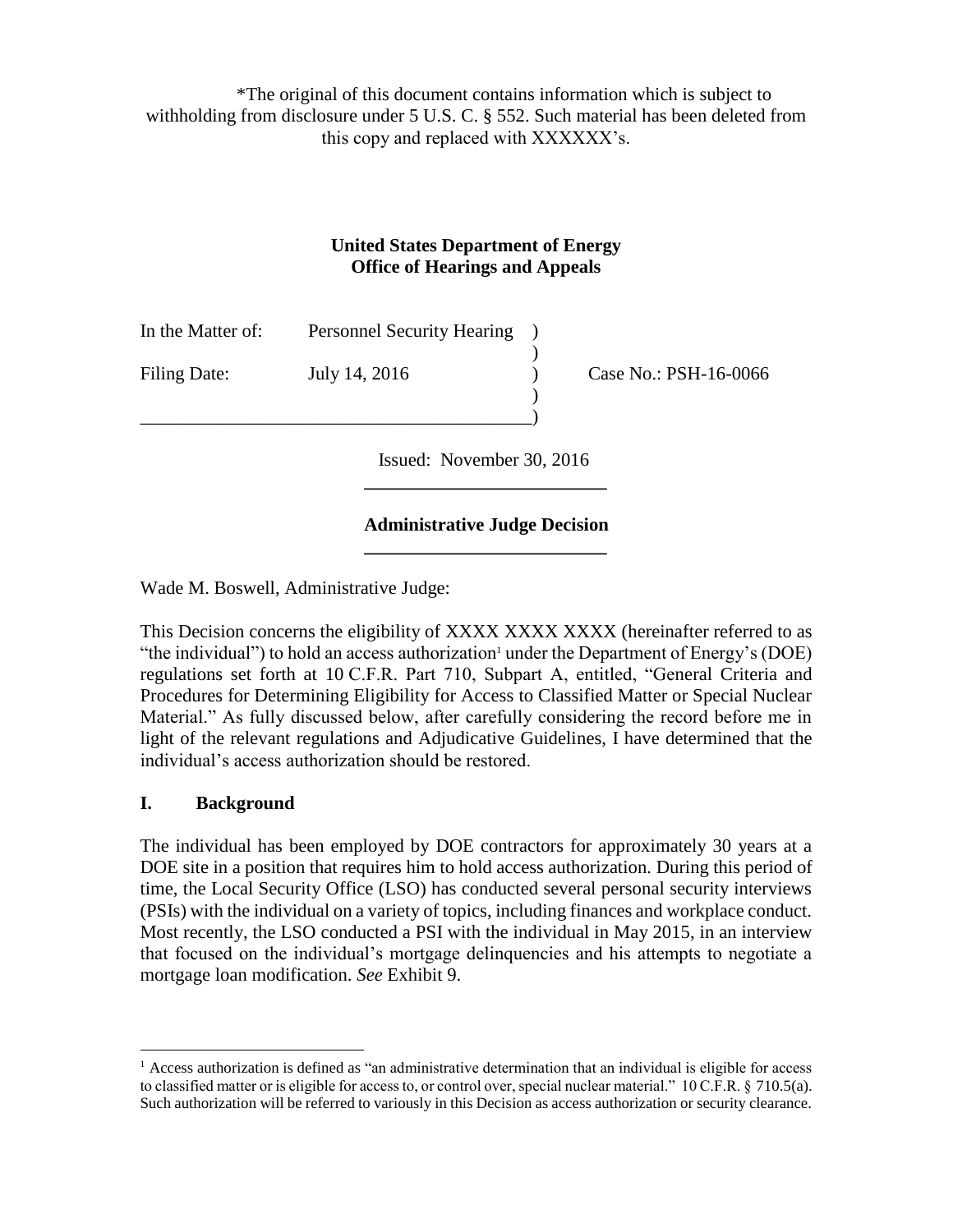Approximately two months later, the individual's employer advised the LSO that the individual had been issued a written warning for a security infraction that occurred in July 2015. *See* Exhibit 3 and Exhibit 7. While evaluating this information, the LSO received a credit report (August 2015) showing that the individual continued to be delinquent on his mortgage and had filed a petition for bankruptcy. *See* Exhibit 5. The individual had failed to report the bankruptcy petition to the LSO as required by DOE order. *See* DOE Order 472.2 at Attachment 4.

Subsequently, the LSO advised the individual in a letter (Notification Letter) dated June 16, 2016, $^2$  that it possessed reliable information that created substantial doubt regarding his eligibility to hold a security clearance. In an attachment to the Notification Letter (the Summary of Security Concerns), the LSO explained that the derogatory information fell within the purview of one potentially disqualifying criterion set forth in the security regulations at 10 C.F.R. § 710.8, subsection (1) (hereinafter referred to as Criterion L).<sup>3</sup> See Exhibit 1.

Upon his receipt of the Notification Letter, the individual exercised his right under the Part 710 regulations by requesting an administrative review hearing. *See* Exhibit 2. The Director of the Office of Hearings and Appeals (OHA) appointed me the Administrative Judge in the case and, subsequently, I conducted an administrative hearing in the matter. The LSO introduced 47 numbered exhibits into the record and presented the testimony of two witnesses, both personnel security specialists. The individual, represented by counsel, introduced 17 lettered exhibits (Exhibits  $A - Q$ ) and presented the testimony of two witnesses, including that of himself. The exhibits will be cited in this Decision as "Ex." followed by the appropriate numeric or alphabetic designation. The hearing transcript in the case will be cited as "Tr." followed by the relevant page number.<sup>4</sup>

# **II. Regulatory Standard**

# **A. Individual's Burden**

A DOE administrative review proceeding under Part 710 is not a criminal matter, where the government has the burden of proving the defendant guilty beyond a reasonable doubt. Rather, the standard in this proceeding places the burden on the individual because it is designed to protect national security interests. This is not an easy burden for the individual to sustain. The regulatory standard implies that there is a presumption against granting or restoring a security clearance. *See Department of Navy v. Egan*, 484 U.S. 518, 531 (1988) ("clearly consistent with the national interest" standard for granting security clearances

 $\overline{a}$ <sup>2</sup> The individual's access authorization was apparently suspended in October 2015. Transcript at 140. The record provides no explanation as to the eight-month delay in the issuance of the Notification Letter.

<sup>&</sup>lt;sup>3</sup> See Section III below.

<sup>&</sup>lt;sup>4</sup> OHA decisions are available on the OHA website at www.energy.gov/oha/office-hearings-and-appeals. A decision may be accessed by entering the case number in the search engine at www.energy.gov/oha/securitycases.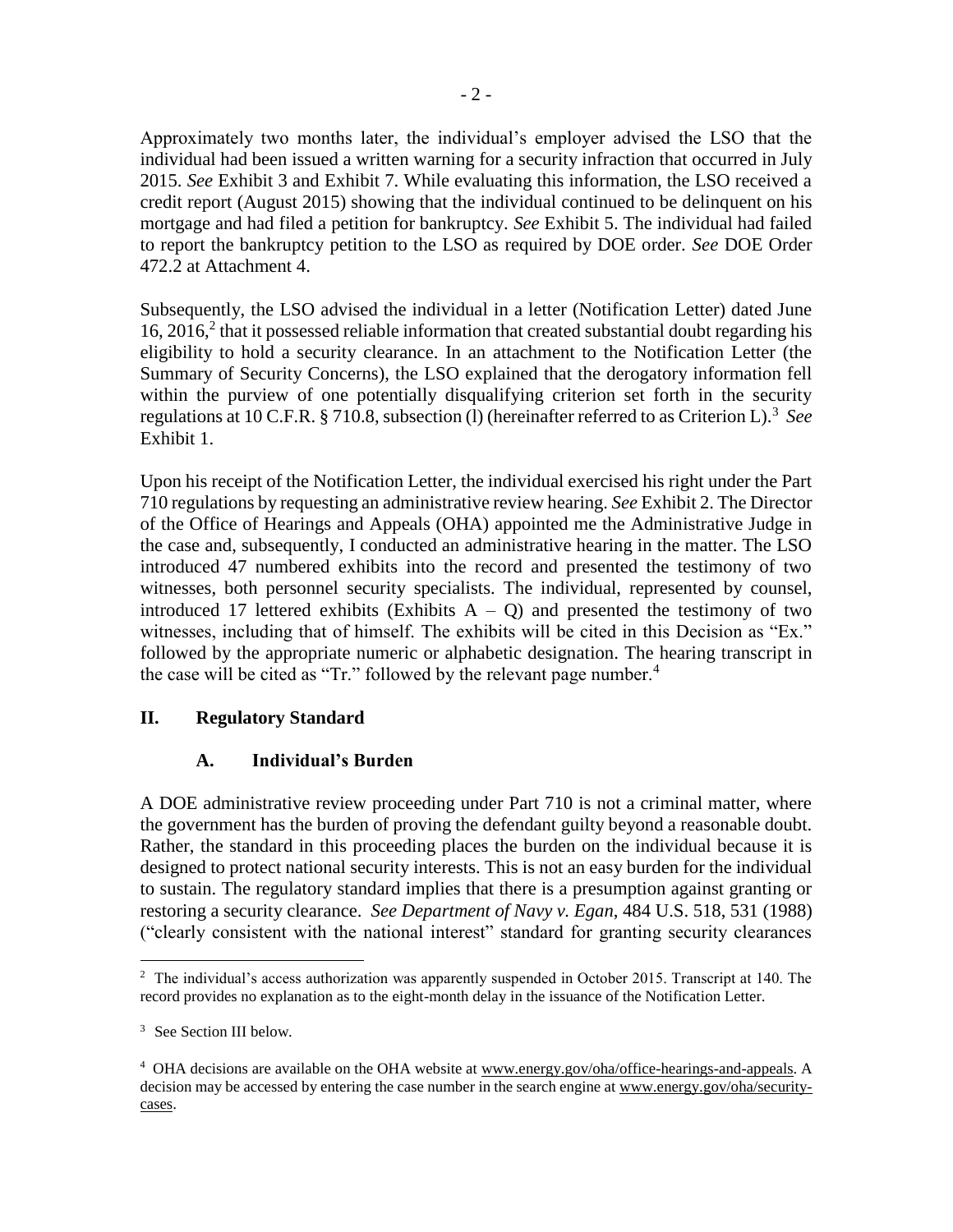indicates "that security determinations should err, if they must, on the side of denials"); *Dorfmont v. Brown*, 913 F.2d 1399, 1403 (9th Cir. 1990), *cert. denied,* 499 U.S. 905 (1991) (strong presumption against the issuance of a security clearance).

An individual must come forward with evidence to convince the DOE that granting or restoring his or her access authorization "will not endanger the common defense and security and will be clearly consistent with the national interest." 10 C.F.R. § 710.27(d). The individual is afforded a full opportunity to present evidence supporting his or her eligibility for an access authorization. The Part 710 regulations are drafted so as to permit the introduction of a very broad range of evidence at personnel security hearings. Even appropriate hearsay evidence may be admitted. 10 C.F.R. § 710.26(h). Thus, an individual is afforded the utmost latitude in the presentation of evidence to mitigate the security concerns at issue.

# **B. Basis for the Administrative Judge's Decision**

In personnel security cases arising under Part 710, it is my role as the Administrative Judge to issue a Decision that reflects my comprehensive, common-sense judgment, made after consideration of all the relevant evidence, favorable and unfavorable, as to whether the granting or continuation of a person's access authorization will not endanger the common defense and security and is clearly consistent with the national interest. 10 C.F.R. § 710.7(a). I am instructed by the regulations to resolve any doubt as to a person's access authorization eligibility in favor of the national security. *Id.*

# **III. The Notification Letter and the Security Concerns at Issue**

 $\overline{a}$ 

As previously noted, the LSO cited one criterion as the basis for suspending the individual's security clearance: Criterion L. Criterion L concerns information that an individual has engaged in conduct "which tends to show that the individual is not honest, reliable, or trustworthy…." 10 C.F.R. § 710.8(l). Conduct reflecting questionable judgment, lack of candor, dishonesty, or unwillingness to comply with rules and regulations raises questions about an "individual's reliability, trustworthiness and ability to protect classified information." *See* Guidelines E and F of the *Revised Adjudicative Guidelines for Determining Eligibility for Access to Classified Information,* issued on December 29, 2005, by the Assistant to the President for National Security Affairs, The White House (Adjudicative Guidelines). With respect to Criterion L, the LSO alleges,<sup>5</sup> *inter alia*, that the individual: (1) violated workplace rules on four occasions; (2) has been

<sup>&</sup>lt;sup>5</sup> The Summary of Security Concerns attached to the Notification Letter is ten pages in length and alleges security concerns relating to personal conduct, financial considerations, criminal conduct, and failure to safeguard classified or sensitive information. *See* Ex. 1. On the day of the hearing, the LSO modified the Summary of Security Concerns by striking nearly half of the allegations enumerated with respect to personal conduct, the majority of the alleged financial concerns, and all of the allegations with respect to criminal conduct and the failure to safeguard classified or sensitive materials. *See* Ex. 34. At the hearing, DOE counsel confirmed that those items stricken from the Summary of Security Concerns were no longer concerns to be considered during the administrative review hearing. Tr. at 6-7. Accordingly, this decision considers only those allegations in the modified Summary of Security Concerns as set forth in Exhibit 34.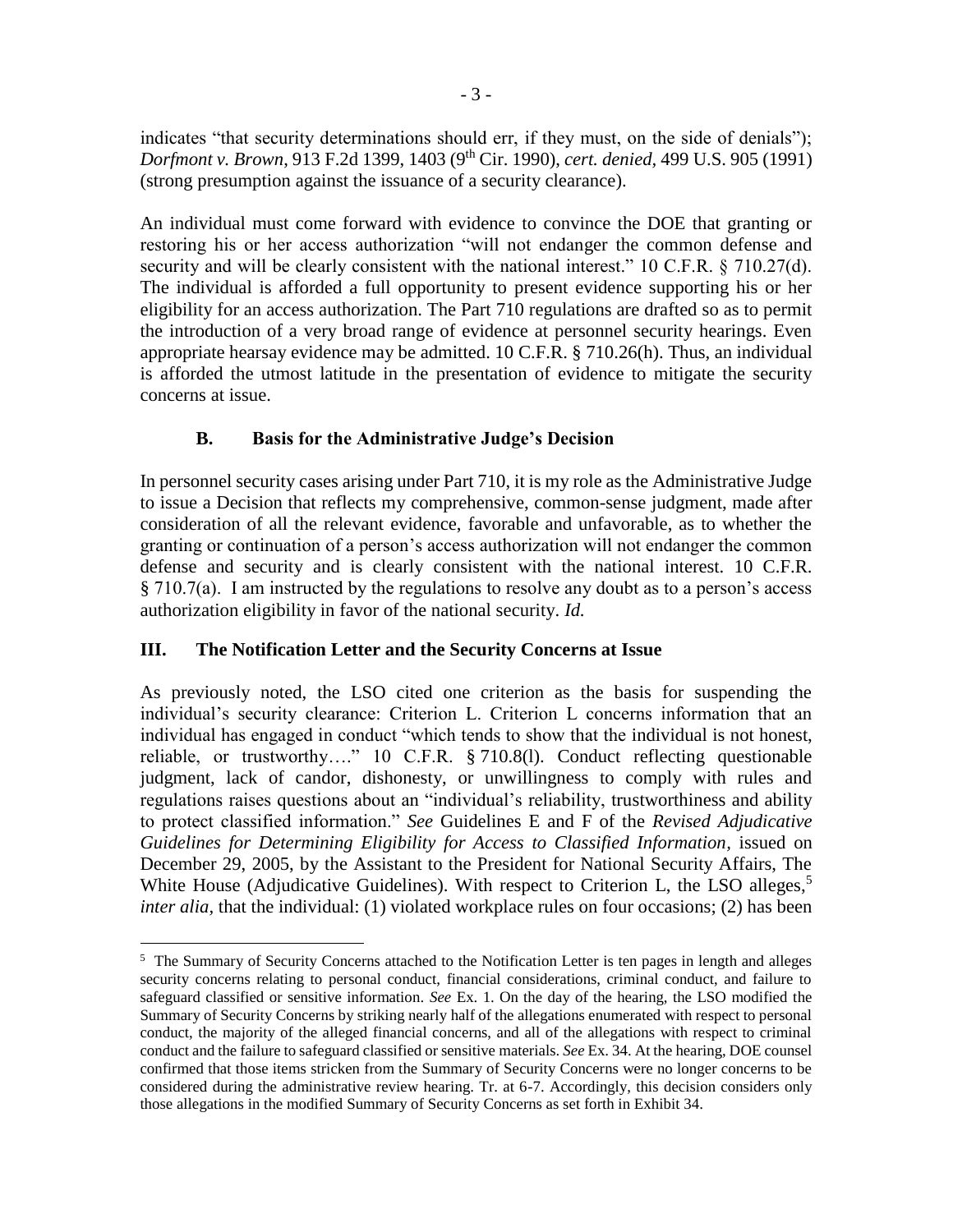delinquent on his home mortgage since at least 2011 (i.e., approximately five years as of the date of the Notification Letter); and (3) failed to honor commitments he made to the DOE during several PSIs between 2011 and 2015. Ex. 34 at 1-9.

In light of the information available to the LSO, the LSO properly invoked Criterion L.

#### **IV. Findings of Fact and Analysis**

 $\overline{a}$ 

I have thoroughly considered the record of this proceeding, including the submissions tendered in this case and the testimony of the witnesses presented at the hearing. In resolving the question of the individual's eligibility for access authorization, I have been guided by the applicable factors prescribed in 10 C.F.R.  $\S 710.7(c)^6$  and the Adjudicative Guidelines. After due deliberation, I have determined that the individual's access authorization should be restored. The specific findings that I make in support of this decision are discussed below.

Preliminarily, I note that the individual and the LSO entered into a Stipulations of Fact, dated October 10, 2016 (Stipulation or Stip.), with respect to many of the factual matters alleged in the Summary of Security Concerns, as it was modified by the LSO on the morning of the hearing (the Modified Summary of Security Concerns). *See* Ex. 34. Additionally, the individual did not dispute several factual matters not addressed in the Stipulation; however, in all instances where the individual contested the allegations, I have carefully considered the totality of the individual's testimony, the entirety of the written record, and the arguments presented by both the individual and the LSO in reaching the findings of fact set forth herein.

#### **A. Administrative Judge Evaluation of the Evidence and Finding of Facts: Criterion L Security Concerns with Respect to Individual's Failure to Honor Commitments**

The Modified Summary of Security Concerns refers to four different PSIs in which the individual is alleged to have made commitments, which he is then alleged to have not honored. *See* Ex. 34 at 7-9. In the Modified Summary of Security Concerns, the relevant PSIs are cited to substantiate that the individual made commitments to the LSO; however, no citations are provided to support the LSO's allegations that the individual failed to honor such commitments.<sup>7</sup> During the pre-hearing conference, DOE Counsel stated that the LSO

<sup>&</sup>lt;sup>6</sup> Those factors include the following: the nature, extent, and seriousness of the conduct, the circumstances surrounding the conduct, to include knowledgeable participation, the frequency and recency of the conduct, the age and maturity at the time of the conduct, the voluntariness of his participation, the absence or presence of rehabilitation or reformation and other pertinent behavioral changes, the motivation for the conduct, the potential for pressure, coercion, exploitation, or duress, the likelihood of continuation or recurrence, and other relevant and material factors.

 $7$  The Summary of Security Concerns did cite the conclusions contained in an LSO case evaluation sheet as a separate factual support for this security concern. *See* Ex. 34 at 8 (item II.B.6). However, notwithstanding that this case evaluation sheet was cited in the Notification Letter, the LSO failed to produce it (Ex. 37) until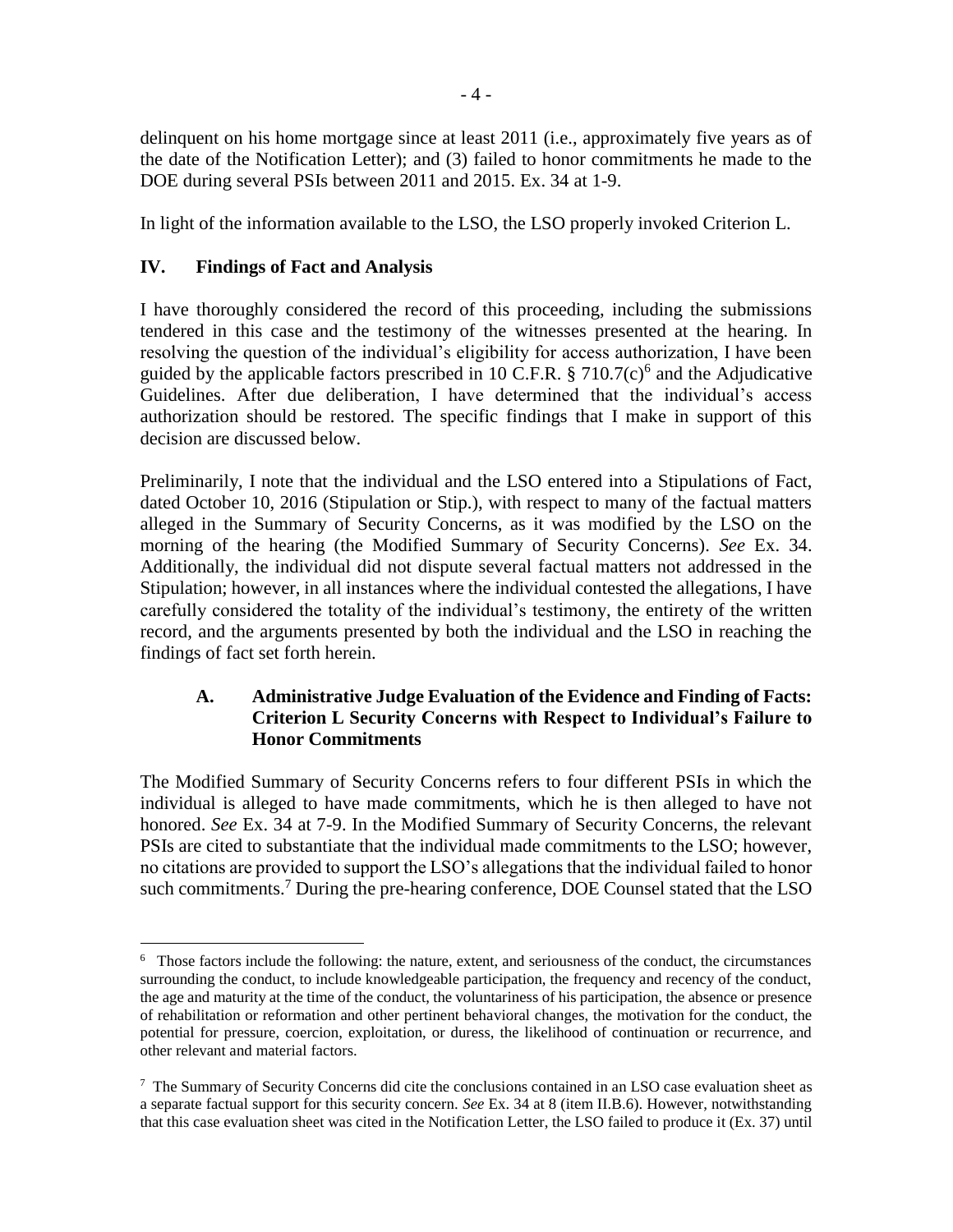would provide witness testimony to evidence the individual's alleged failures to honor his commitments. At the hearing, the LSO presented the testimony of two personnel security specialists. *See* Tr. at 16-113. As described below, the testimony of the personnel security specialists was frequently vague, at times contradictory to the allegations set forth in the Modified Summary of Security Concerns, and at times inconsistent with documents the LSO had tendered to the record. Ultimately, there appeared to be a chasm between the LSO's security files (to the extent that they were produced) and the allegations set forth in the Modified Summary of Security Concerns which, when combined with the overly broad language of certain of the allegations, obscured any failures by the individual which may have actually occurred.

At the hearing, the individual testified on his own behalf. Although the individual does not appear to be financially sophisticated and he acknowledged having been confused by aspects of the mortgage modification process, the individual was candid and direct at the hearing and I concluded that his testimony was highly credible.

*October 2011 PSI*. The Modified Summary of Security Concerns states that during a PSI in October  $2011$ ,<sup>8</sup> the individual promised to address certain financial accounts and/or provide certain financial documentation by November 30, 2011, and that "the individual failed to do so." Ex. 34 at 9 (items II.B.17, 18 and 19). However, on the morning of the hearing, the LSO submitted into the record (and provided to the individual's counsel at the same time) copies of documents received by the LSO from the individual and datedstamped by the LSO on December 9, 2011. *See* Ex. 45. These documents relate to the financial matters discussed with the individual during the PSI. The personnel security specialist who conducted the PSI appeared at the hearing and testified that the documents provided by the individual had been insufficient as to content and that the individual had not provided proof of a certain cash payment referred to in his submission. Tr. at 19, 25. At the hearing, the personnel security specialist was unable to state whether the individual was advised of such deficiencies. *Id.* at 28-29. However, the LSO's case evaluation sheet,<sup>9</sup> signed by the testifying personnel security specialist on the date the individual submitted the documents to the LSO in 2011, did not raise such concerns with respect to the

 $\overline{a}$ 

the morning of the hearing and, thereby, precluded both the individual and OHA from conducting a proper, timely examination of the document.

<sup>&</sup>lt;sup>8</sup> With respect to these occurrences, the Summary of Security Concerns cites a PSI dated September 15, 2011. *See* Ex. 1 at 9 (items II.B.17 and 19). However, the LSO introduced into the record no PSI dated or occurring on such date. On the morning of the hearing, the LSO modified the Summary of Security Concerns by hand to change the citation to a PSI dated October 31, 2011 (which had been previously submitted). *See* Ex. 34 at 9 (items II.B.17 and 19).

<sup>&</sup>lt;sup>9</sup> The case evaluation sheet prepared by the LSO with respect to the 2011 PSI and the individual's subsequent submissions was also first provided to the individual's counsel and submitted into the record on the morning of the hearing. *See* Ex. 43. This case evaluation contains relevant information that is exculpatory and, under the Part 710 regulations, was required to be made available to the individual. See 10 C.F.R. § 710.26(d). It is concerning that the LSO delayed delivery of such information until the morning of the hearing and it was part of a package of 14 new exhibits. The commencement of the hearing was delayed as the individual and his counsel attempted to review the late submissions on the morning of the hearing.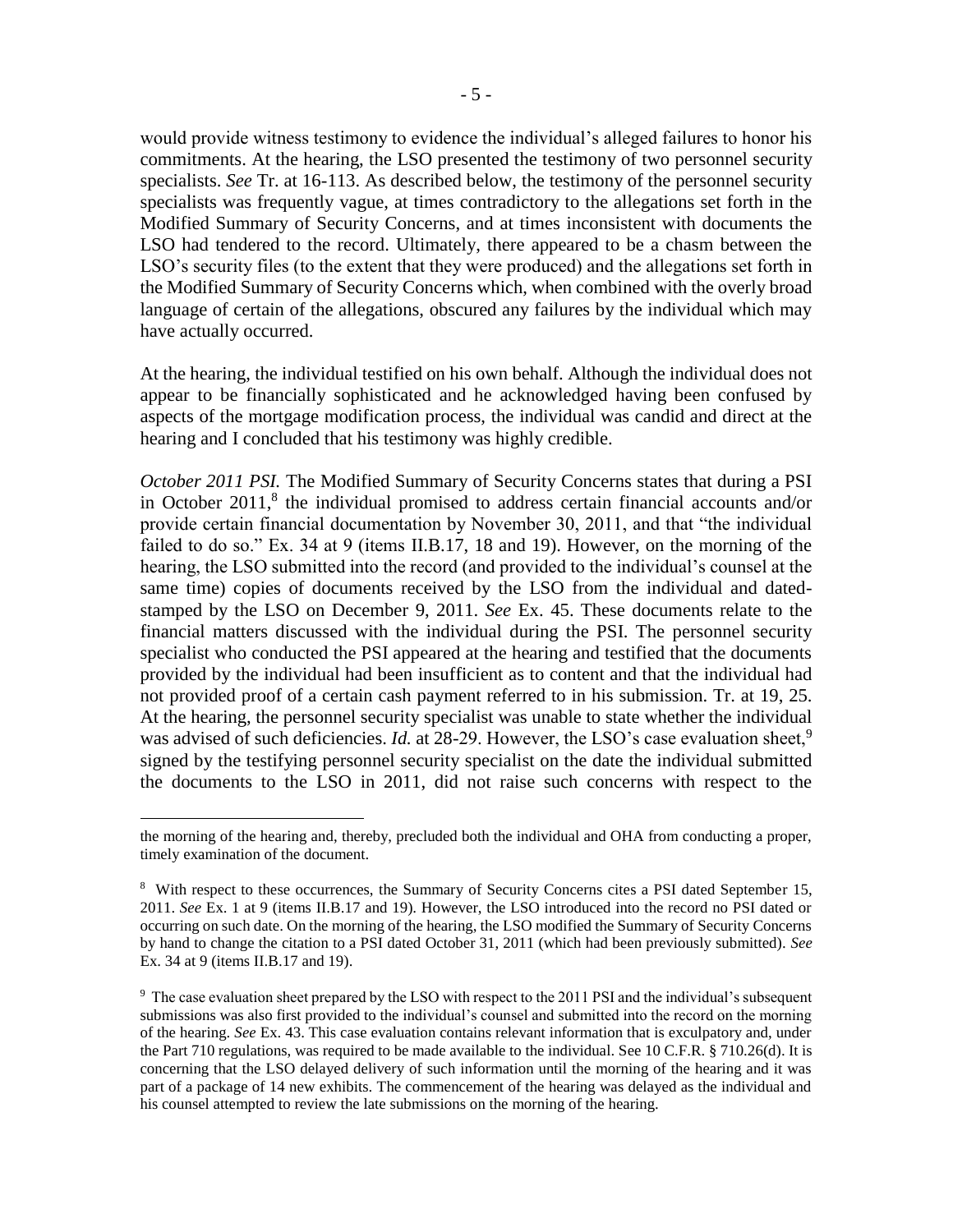individual's submission and, instead, recommended continued access authorization for the individual with a file review in 12 months. Ex. 43. During her testimony, the personnel security specialist testified that she had not drafted the LSO's security concerns but "assumed" the individual's failure cited as a concern was a reference to the documents being submitted later than the date specified during the PSI.<sup>10</sup> Tr. at 32-33. No concerns regarding the timeliness of the individual's submission were noted on the LSO's case evaluation sheet prepared contemporaneously with the individual's submission. *See* Ex. 43. (The individual's testimony suggests that the "late" submission was likely his second submission of those documents. Tr. at 152.) To the extent that the personnel security specialist is correct that the security concern alleging the individual's "failure" to meet his commitment is due to the individual's submission being nine days late, the Modified Summary of Security Concerns with respect to the October 2011 PSI is both confusing and disingenuous, especially in light of the LSO's failure to tender the documents received from the individual in 2011 until the morning of the hearing.

*February 2013 PSI.* The Modified Summary of Security Concerns states that during a PSI in February 2013, the individual promised to address certain financial accounts and/or provide certain financial documentation by March 11, 2013, and that "the individual failed to do so." Ex. 34 at 8 (items II.B.11 and 15).

One allegation states that the individual "signed a Certification to furnish document/information with a due date of March 11, 2013. The individual failed to do so." Ex. 34 at 8-9. That certification (again, first submitted by the LSO on the morning of the hearing) lists three items on which the individual agreed to provide documentation. Two of those items (a state tax lien and a medical account) were the bases of two separate security concerns listed in the original Summary of Security Concerns alleging, in each case, that the "individual had failed to" provide the promised information. Ex. 1 at 8 (items II.B.13 and 14). Those security concerns were stricken from the Summary of Security Concerns on the morning of the hearing, and were appropriate deletions in light of the LSO's own records reflecting that the individual had submitted the promised information with respect to the satisfaction of the state tax lien two days after the PSI and with respect to the medical account ten days prior to the date specified during the PSI. Ex. 23, Ex. 26. The third item requested was "proof mortgage is being modified (new loan)." Ex. 42. With respect to this item, the individual submitted to the LSO two general letters that he received from his mortgage lender with respect to "loan assistance." Ex. 24, Ex. 25. These letters were dated-stamped as received by the LSO two days after the PSI. At the hearing, the personnel security specialist who conducted the February 2013 PSI was vague when asked whether the individual had provided the information requested during the PSI, responding "I can't recall exactly without going into – further in the record. I can't recall if it was provided by that date [March 11, 2013] or not." Tr. at 46-47.

 $\overline{a}$ 

<sup>&</sup>lt;sup>10</sup> Although the testifying personnel security specialist testified that she had not "authored" the security concerns, she was the reviewing official who concurred in commencing the administrative review proceedings against the individual. *See* Tr. at 33, Ex. 37 at 2.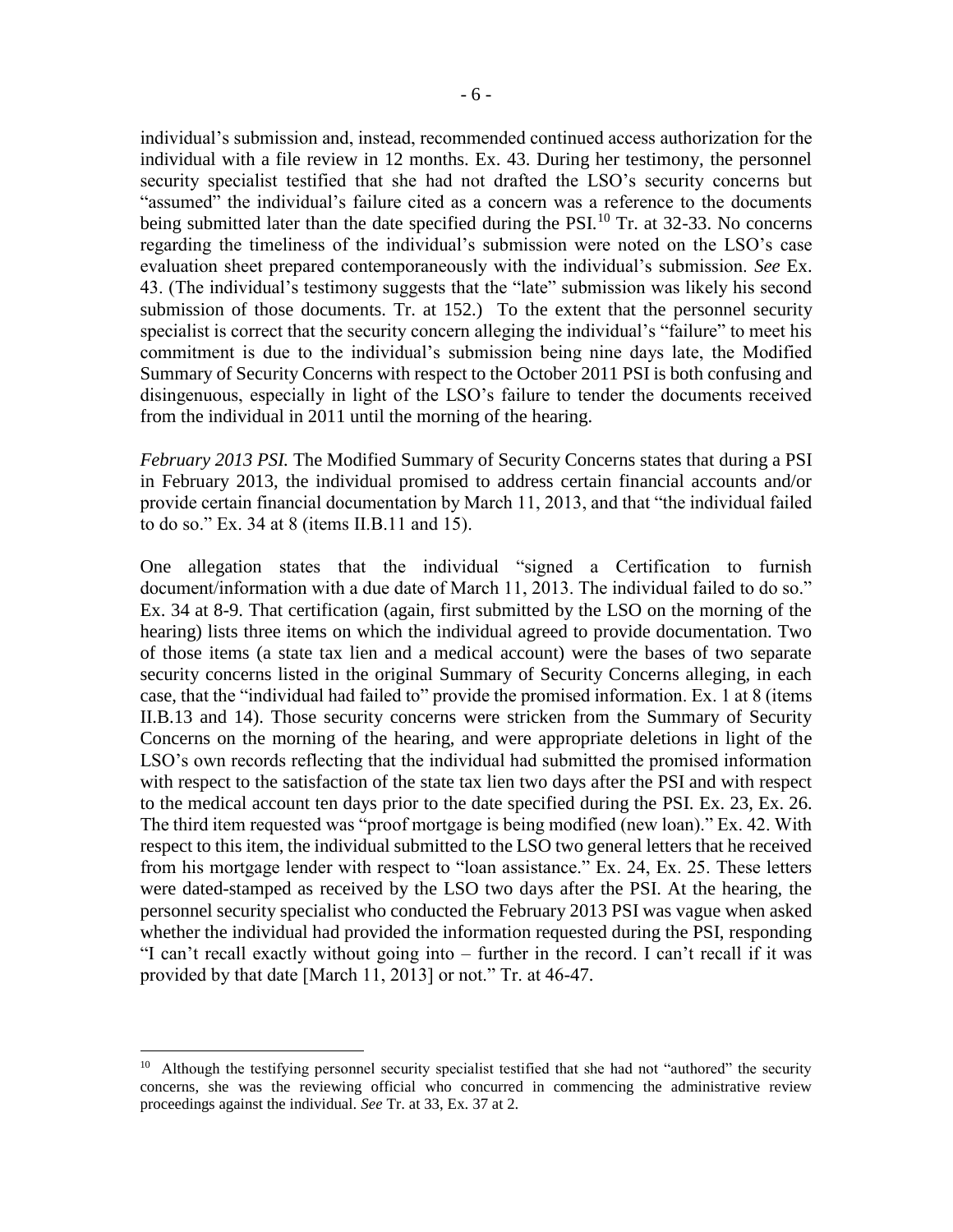A separate matter alleged as a security concern arising from the February 2013 PSI is that "the individual was asked why he failed to address *any* of the accounts from the previous interview … and the individual responded that he had no contact information." Ex. 34 at 8 (item II.B.12) (*emphasis added*). However, the discussion in the PSI cited in the Modified Summary of Security Concerns relates to the individual stating that he had previously spoken with the LSO about not knowing how to contact one specific creditor, the medical account referred to above. *See* Ex. 22 at 4-6. The personnel security specialist responds by making recommendations as to how to identify the creditor. Less than three weeks later (as reflected in the LSO's own submissions), the individual provided the LSO with documentation that he had paid the account. Ex. 26.

There is nothing in the record that indicates the LSO communicated with the individual after his document submissions, all of which occurred before the deadline, to advise him of any deficiency in his submissions. It also appears that the individual's access authorization was continued at that point; however, the LSO did not submit any case evaluation summaries prepared with respect to the February 2013 PSI and the individual's subsequent submissions.

*December 2013 PSI.* The Modified Summary of Security Concerns states that during a PSI in December 2013, the individual promised to address certain financial accounts and/or provide certain financial documentation by January 30, 2013, and that "the individual failed to do so." Ex. 34 at 8 (items II.B.7 and 10). Although the language in the Modified Summary of Security Concerns is very broad with respect to the individual's commitments and failures, it cites a section of PSI in which the LSO specified the date by which the individual needed to provide "paperwork." *See* Ex. 14 at 36; Ex. 34 at 8 (item II.B.7). Due to the ambiguity of this allegation, I focused my inquiry on the three subsequent allegations in the original Summary of Security Concerns, all of which relate to the December 2013 PSI and each relates to a specific commitment. Two of these allege that the individual "failed" to provide documentation or take certain actions as he had committed to do during the PSI; both were stricken from the Summary of Security Concerns on the morning of the hearing. Ex. 34 at 8 (items II.B.8 and 9). The third specific allegation set forth with respect to the December 2013 PSI (which allegation was not stricken from the Summary of Security Concerns) states that the individual allegedly failed to honor his commitment during the PSI to provide documentation with respect to a loan modification on his mortgage. Ex. 34 at 8 (item II.B.10). The PSI included a specific discussion requesting the individual to provide a letter to the LSO with respect to the loan modification that had been completed. Ex. 14 at 23, 31. At the hearing, the personnel security specialist who had conducted the PSI testified, in response to a question about whether the individual had provided any documentation with respect to his mortgage modification,<sup>11</sup> "We received some paperwork, but I don't know the date and I can't – you know, testify to that without referring to a document right now." Tr. at 60. This testimony by the personnel security specialist suggests that the allegation that the individual failed to provide documentation with respect to his mortgage modification is inaccurate. The personnel security specialist

 $\overline{a}$ 

<sup>&</sup>lt;sup>11</sup> The question asked by the DOE Counsel referred to documents on a "re-modification"; however, all of the portions of the PSI that were being referred to in the preceding questions related to the original loan modification that had been completed. Tr. at 60. *See* Ex. 14 at 31-33.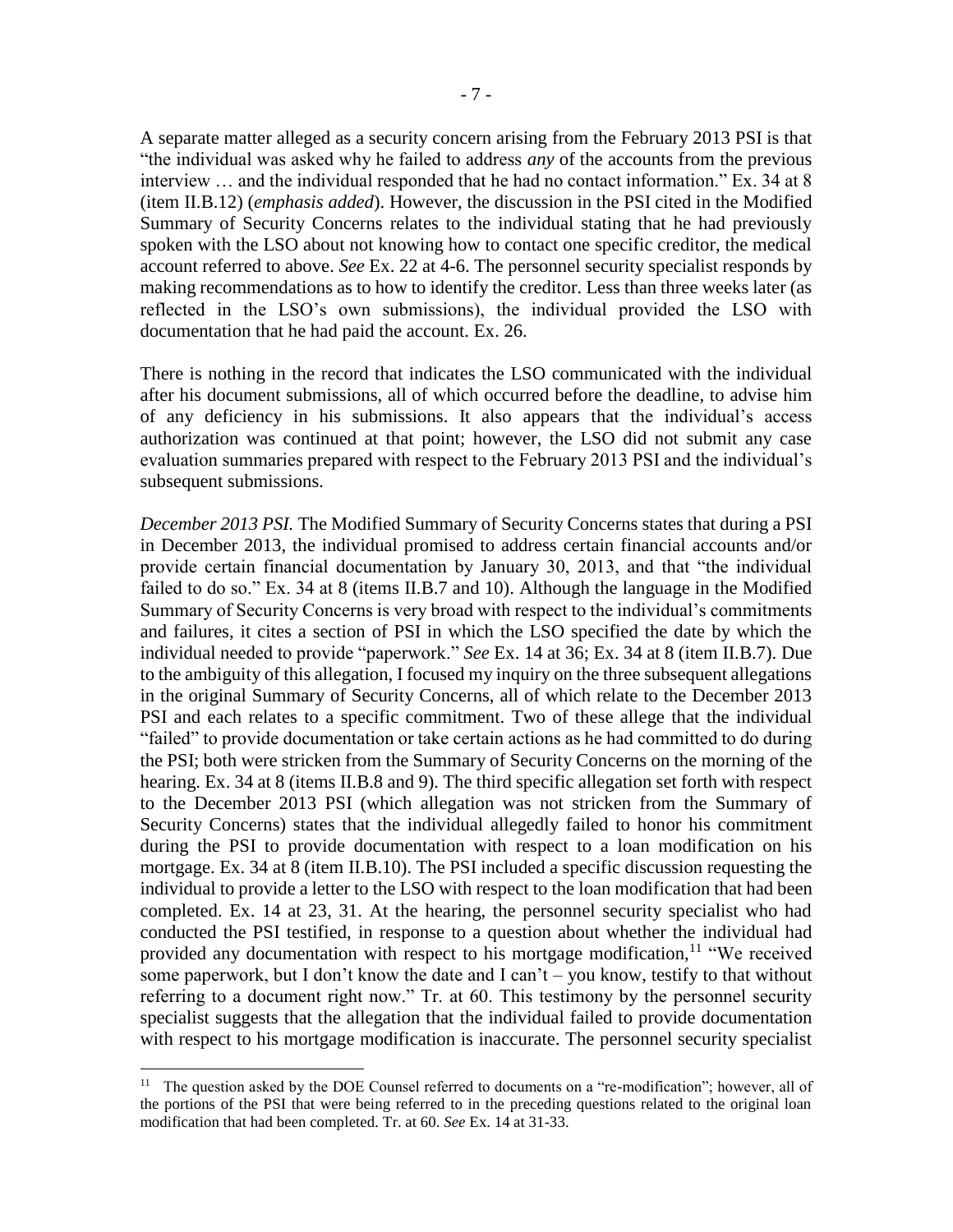confirmed during his testimony that the individual's access authorization was continued after the PSI. *Id.*

While the personnel security specialist's testimony acknowledged that the individual had submitted "some paperwork" (seemingly undermining the allegation that the individual failed to provide documentation with respect to his mortgage modification), the LSO's submissions into the record of the proceeding include a package of financial documents received from the individual, which includes a copy of the individual's completed mortgage modification and associated correspondence from his lender. Ex. 13. These appear to match the description of the documents requested by the LSO during the PSI. (Other documents in the individual's package appear to relate to the two other items specifically addressed during the PSI, which the original Summary of Security Concerns alleged had not been provided to the LSO. *Id.* As noted in the preceding paragraph, those two allegations were stricken the morning of the hearing.) These documents were all datedstamped by the LSO as received on January 14, 2014, which was more than two weeks prior to the deadline specified by the LSO during the PSI. *Id.*

*May 2015 PSI.* The Modified Summary of Security Concerns states that during a PSI in May 2015, the individual promised to address certain financial accounts and/or provide certain financial documentation by July 31, 2015. Ex. 34 at 7-8 (items II.B.1, 3 and 6). The individual submitted documentation on the payment of certain accounts, which the LSO date-stamped as received on July 29, 2015. Ex. 8, Ex. 11. The LSO's case evaluation sheet completed in August 2015 indicates that not all of the information requested was received (although the two items specifically noted in the case evaluation sheet as omitted by the individual were stricken as security concerns on the morning of the hearing and, therefore, are not included in the Modified Summary of Security Concerns). Ex. 37 at 2. *See* Ex. 34 at 7-8 (items II.B.2 and 4).

With respect to the mortgage modification, the Modified Summary of Concerns states that the LSO received documentation from the individual, however, it alleges that the information did not provide the LSO with the "answers" it sought with respect to the status of his mortgage. Ex. 34 at 7 (item 1). The LSO did not describe with any specificity, in either the Modified Summary of Security Concerns or in the testimony of its personnel security specialists, the information omitted from the individual's submissions. The information received by the LSO from the individual, also date-stamped July 29, 2015, included a copy of a letter from the third party working with the individual on the mortgage modification and a copy of the wire transfer of funds from the individual to the third party for its fees. Ex. 11 at 2, 3. While the LSO contends this information did not answer its questions, I note that it is as detailed as information submitted by the individual following prior PSIs, which had been accepted by the LSO and was apparently deemed sufficient on earlier occasions for the LSO to continue the individual's access authorization. *Cf.* Ex. 24, Ex. 25, Ex. 45. Following receipt of the individual's documentation, the LSO did not advise the individual that his submission had been deficient. Tr. at 234. According to the testimony of the personnel security specialist who conducted the PSI and recommended commencement of the administrative review proceedings, the individual's access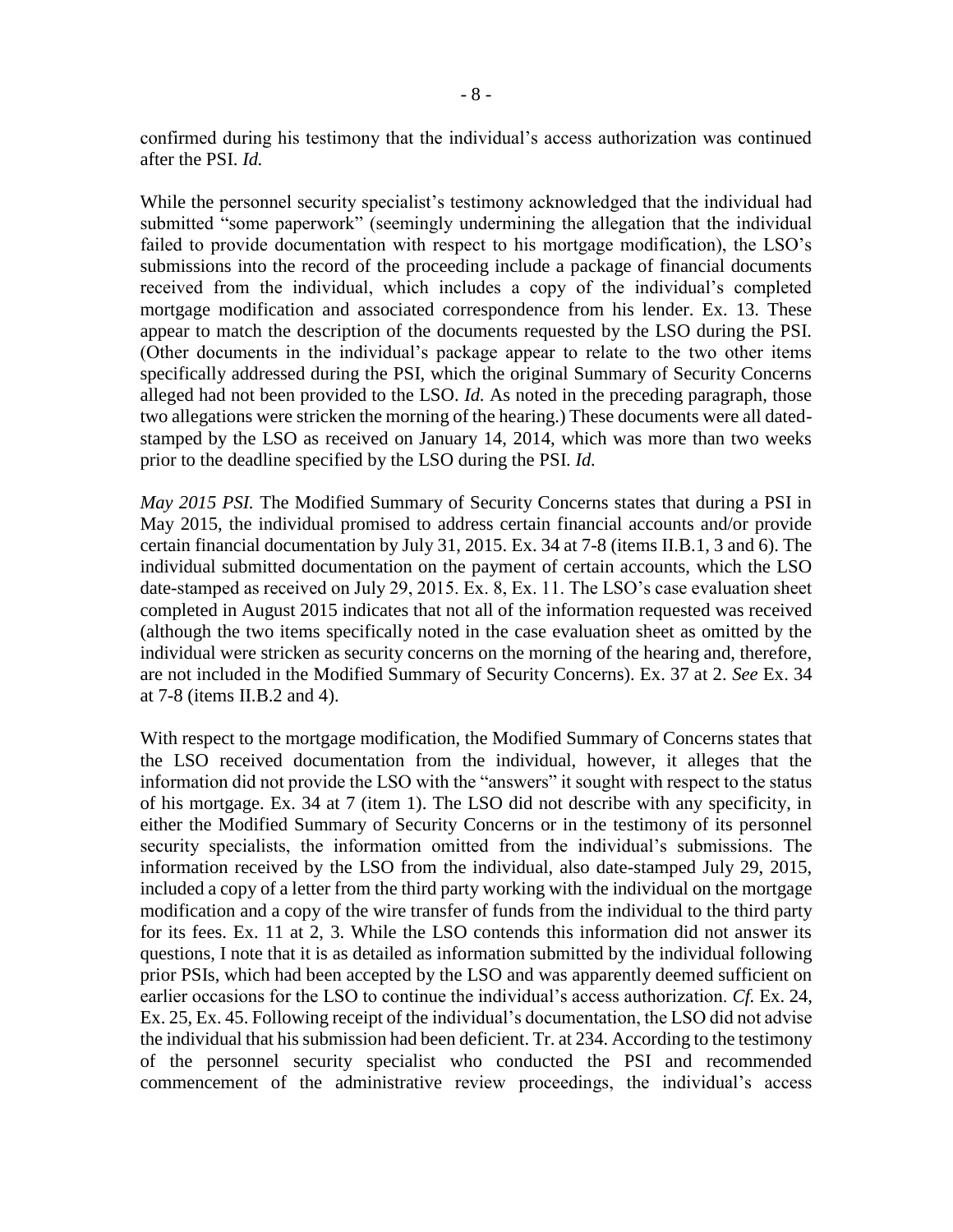authorization would have been continued, as it had been in the past, had the individual's document submission been more complete. *Id.* at 88-89.

*Analysis of Security Concerns with Respect to Commitments Made by the Individual.* In the Modified Summary of Security Concerns, the LSO alleges that the individual made commitments in four separate PSIs which he failed to honor. As described above, the allegations are frequently described very broadly; however, in almost every instance where I could identify specific commitments made by the individual during a PSI, the LSO had submitted documents into the record that it had received from the individual to honor his commitments. Most of these documents were date-stamped as received by the LSO prior to the deadlines specified during the PSIs. In the one instance where the documents were received nine days after the deadline, the individual credibly testified that that was a resubmission of documents previously submitted on a timely basis. Even to the extent that he may have been mistaken on making a prior timely submission, a nine-day delay would not support a Criterion L security concern brought five years after the submission, particularly where the LSO had contemporaneously accepted the "late" submission and continued the individual's access authorization without comment as to any tardiness of the individual's submission. *See* Ex. 43.

In addition to the LSO's own records undermining the validity of allegations set forth in the Modified Summary of Security Concerns, the testimony of the personnel security specialists did not substantiate the "failures" of the individual which were alleged in the Modified Summary of Security Concerns. Instead, the testimony tended to equivocate, be vague, or contradict the broad language of the Summary of Security Concerns. Based on the foregoing, I conclude that the record as a whole does not support a finding that the individual failed to honor his commitments to the LSO and, therefore, the individual has sufficiently resolved the Criterion L security concerns alleged with respect such allegations.

# **B. Administrative Judge Evaluation of the Evidence and Findings of Fact: Criterion L Security Concerns with Respect to Financial Considerations**

Although the LSO interviewed the individual over the years with respect to various financial matters, the financial matters raised in the Modified Summary of Security Concerns relate solely to the individual's delinquencies on his home mortgage. *See* Ex. 34 at 2-7. A personnel security specialist testifying on behalf of the LSO testified that the individual's most recent credit report contained no other current delinquencies of any significance. Tr. at 53-54.

The individual acknowledges that he is delinquent on his mortgage. Stip. at 2-3. His mortgage arrearages began during a period when he was unemployed (or under-employed) and arbitrating the termination of his employment. At the time he was terminated, he had outstanding loans from a retirement account which he did not have the ability to repay and those loans were converted to taxable distributions from his retirement account. He also withdrew additional amounts from his retirement account for living expenses during the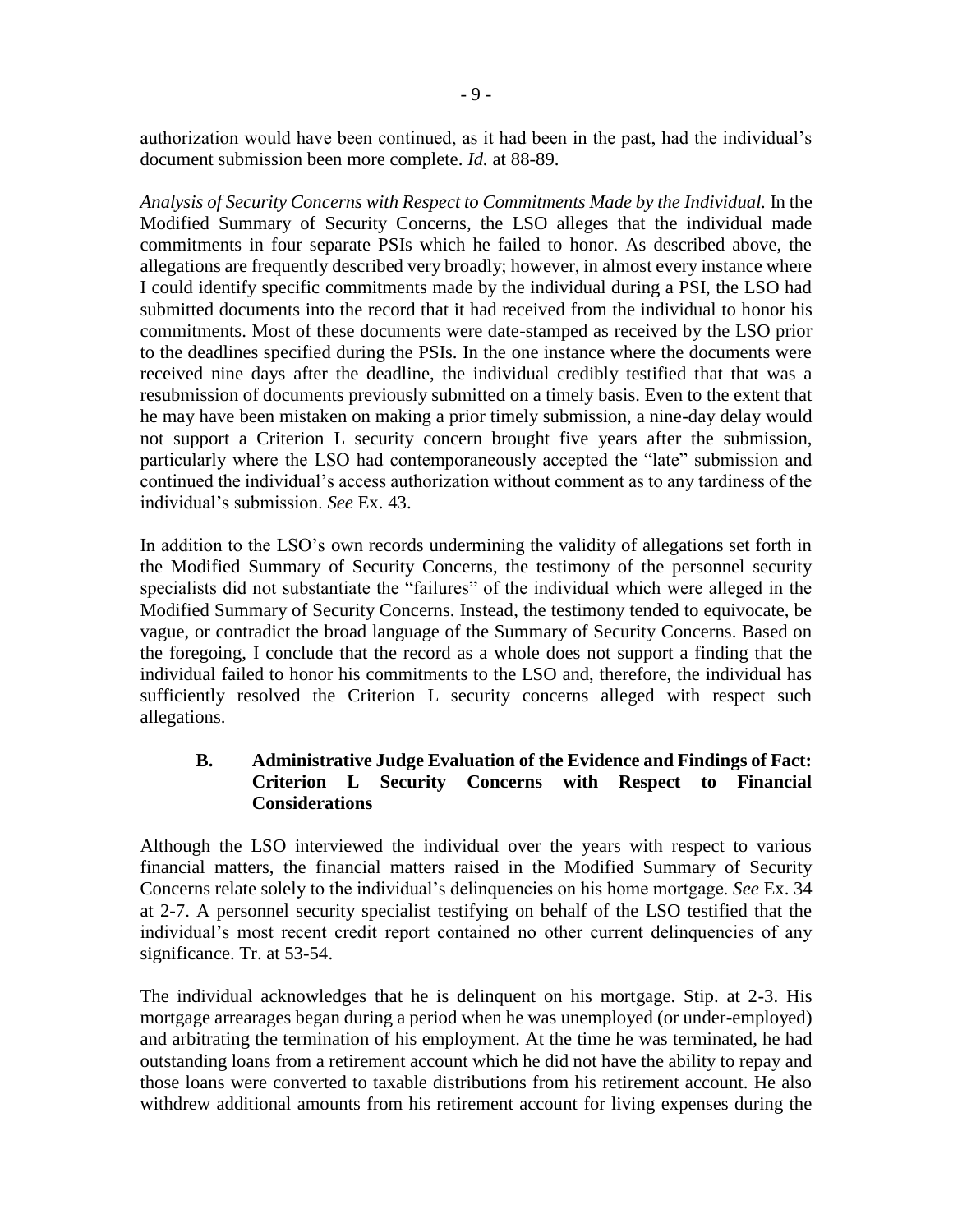period he was arbitrating his termination. By the time his employment was reinstated, he had accrued state and federal tax liabilities in excess of \$50,000, largely attributable to the taxable distributions from his retirement account. The individual fell behind on his mortgage as a result of his period of unemployment and decided, once he was reinstated by his employer, to prioritize payment of his tax liabilities. He has subsequently paid in full his state and federal tax liabilities. Ex. E.

Subsequent to becoming delinquent on his mortgage, the individual attempted to modify his mortgage on several occasions. The individual initially paid a fee to a third party to negotiate a loan modification and, after a significant period of time, discovered the third party was not a legitimate business and had defrauded its clients. After discovering that he had been a victim of a fraud, the individual continued to pursue a mortgage modification and believed that he had obtained a modification; however, after making the first two payments under the "modified" mortgage, the individual received notice that his home was still in foreclosure and that there had been an error in the documentation to modify the mortgage. Tr. at 145. The individual questioned the appropriateness of the increased mortgage payments proposed by his lender as part of "correcting" the previously negotiated modification and, subsequently, retained the services of another third party. *Id*. at 144-145, 180-182. This third party succeeded in negotiating a modification. To become effective, this modification required that the individual make the first three "modified" payments on time. The individual made the first payment and, thereafter, incurred a reduction in income following the suspension of his access authorization and failed to make any other payments under the offered loan modification (or on the existing mortgage itself). Stip. at 2-3; Tr. at 220. During the approximately six-year period preceding the hearing, the individual made a total of three monthly mortgage payments. *Id*. at 229-230.

With respect to his failure to make any additional monthly mortgage payments, the individual testified that the monthly statements he received from his mortgage lender directed him not to make payments since his mortgage was in foreclosure. *Id*. at 147, 213. *See* Ex. F. While I have concerns about the correctness of the individual's interpretation of his mortgage statement, the LSO's personnel security specialist, who testified that he handled the majority of the LSO's financial cases, concurred that he understood the language on the individual's mortgage statement in the same way as the individual. Tr. at 78, 92-93, 107-108.

The individual credibly evidenced that his mortgage delinquency resulted from his unemployment (both directly as a result of the reduction in his income during the period of employment and indirectly as a result of his prioritizing payment of the tax debt that arose from taxable distributions from a retirement account during his period of unemployment). Further, he evidenced financial responsibility through his continual attempts to modify his mortgage and by payment of over \$50,000 in tax liabilities following the reinstatement of his employment. His delinquency originated due to circumstances outside of his control (i.e., his unemployment) and I cannot fault the individual for prioritizing payment of tax liabilities. *Cf*. Adjudicative Guidelines, Guideline F at ¶ 20(b). His attempts to modify his mortgage were frustrated when he fell victim to fraud by an organization which purported to assist distressed homeowners and, later, by his mortgage lender repudiating a fully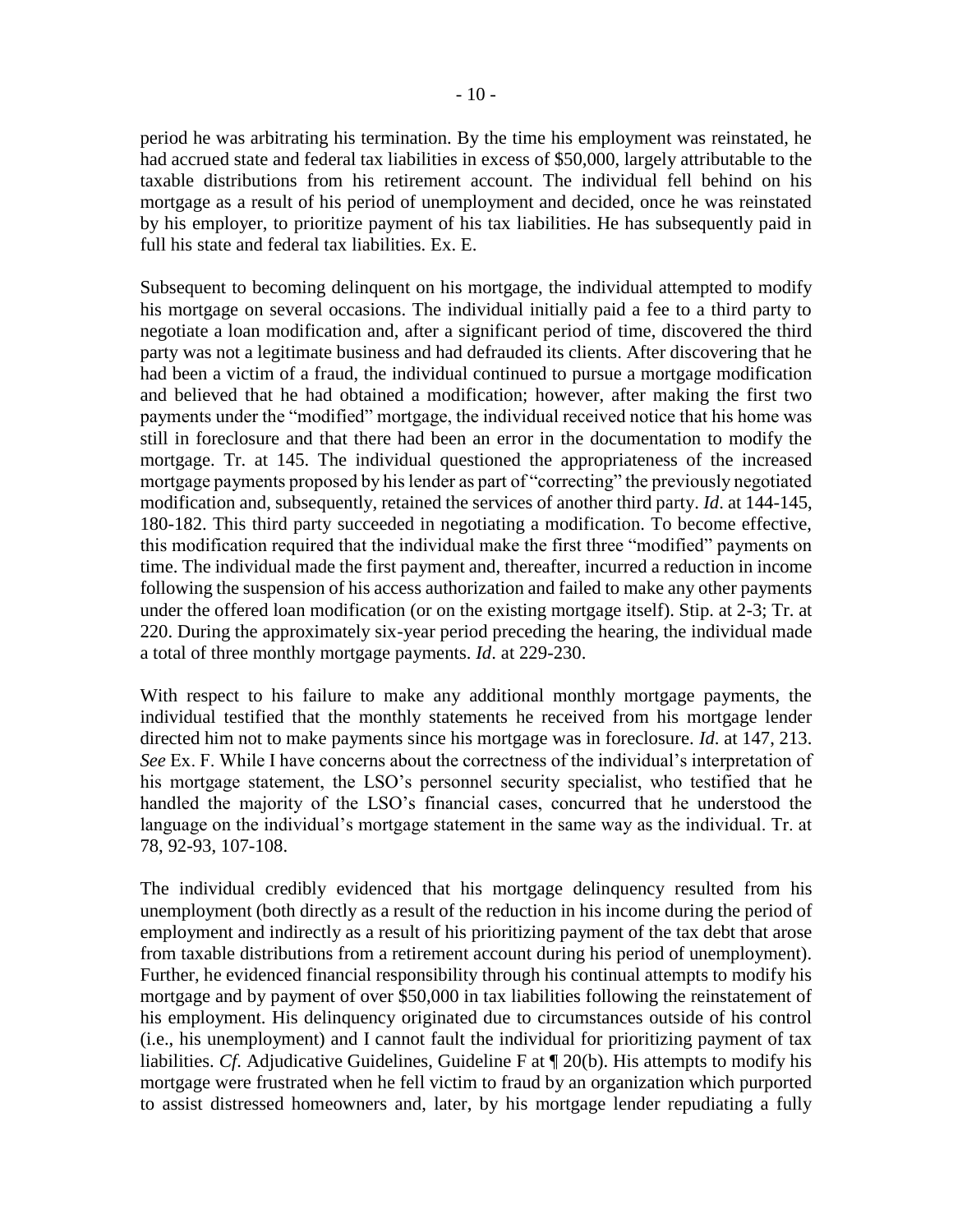completed loan modification. The individual was on course to complete another mortgage modification when he incurred a reduction in income following the suspension of his access authorization. Tr. at 140. His continual attempts to effectuate a mortgage modification evidence a good faith effort to resolve his mortgage debt. *Cf*. Adjudicative Guidelines, Guideline F at ¶ 20(d).

Based upon the foregoing, I find that the individual has sufficiently resolved the Criterion L security concerns with respect to financial irresponsibility.

# **C. Administrative Judge Evaluation of the Evidence and Finding of Facts: Criterion L Security Concerns with respect to Violations of Work Rules**

The Modified Summary of Security Concerns enumerates four instances in which the individual is alleged to have violated work rules and, with respect to these instances, the individual does not dispute the facts cited in the Notification Letter. *See* Ex. 34; Stip. at 1, 3. The individual does, however, argue that the facts cited in the Notification Letter do not fairly reflect the events which occurred nor do they sustain an adverse finding with respect to his honesty, reliability or trustworthiness.

*Letter of Termination (2006).* The individual acknowledges that his employer terminated his employment in 2006, citing the individual's violation of company work rules as the basis for the termination. Stip. at 1*.* The individual has consistently denied the allegations made against him and he contested his termination in an arbitration proceeding. Prior to the arbitrator issuing a ruling, the employer rehired the individual with the period during which he was contesting his termination being converted to an unpaid suspension. Tr. at 228-229. Upon his return to work (2007), the individual's access authorization was reinstated and, after one year, the incident was purged from his personnel file. Stip. at 1.

The LSO cites the issuance of termination letter to evidence that the individual has a history of violating work rules; however, the individual's alleged workplace violation was set forth in two different sections in the original Summary of Security Concerns and was stricken from both. Ex. 34 at 1 (item I.A.4), 1-2 (item I.A.5), 10 (item IV.A.1). Since the LSO removed the underlying conduct from consideration as security concern, I need not further consider this issue. This is especially true in this case where the individual's employment and access authorization were reinstated nine years ago, without recurrence of similar alleged behavior.

*Mistakenly Allowing Unauthorized Access (2013)*. The individual acknowledges receiving a written warning from his employer for mistakenly allowing a site employee access to a limited area. Stip. at 1. From the time the individual was initially asked about the incident, he has acknowledged his error. Following his employer's evaluation of the incident, his employer reconfigured the area where this incident occurred to reduce the chance of a reoccurrence; such reconfiguration of the physical space also suggests that the original configuration contributed to the individual's error. Ex. 16 at 2, 4; Ex. 17 at 3. The individual has not repeated the error. Tr. at 227. He has subsequently received an "excellence" nomination from his employer for confiscating two expired badges, which supports his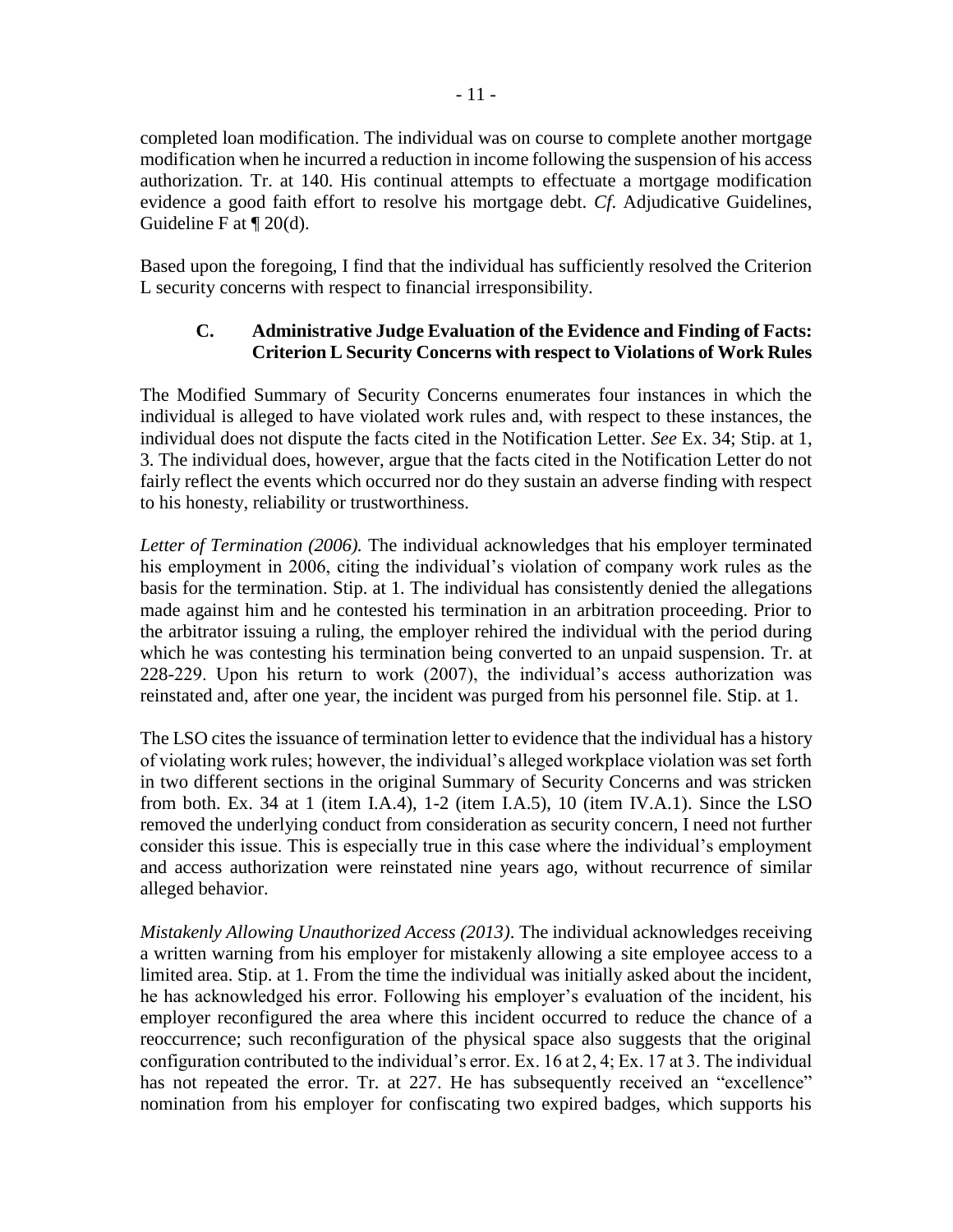contention that he is diligent in protecting restricted areas from unauthorized access. Stip. at 3; Ex. C. For these reasons, the behavior which led to the individual receiving a written warning is unlikely to recur.

*Possession of Government-Issued Cell Phone Within a Restricted Area (2015)*. In the performance of his duties, the individual sometimes carries a government-issued cell phone which is prohibited in sections of his work site. The individual acknowledges having mistakenly entered a restricted area with a government cell phone in his pocket. Stip. at 1. He credibly testified that that was the only instance that he had committed such a violation in the prior nine years and he described the actions that he takes to prevent such incidents. Tr. at 225-227.

*Failure to Report Bankruptcy Filing to Security (2015)*. The individual acknowledges that he filed a bankruptcy petition and, although he was aware of the requirement to report to such filings to DOE, he failed to do so. Stip. at 3. Throughout his PSIs, the individual had consistently stated that he wanted to resolve his financial issues without filing for bankruptcy; this was collaborated by the personnel security specialist who testified at the hearing on behalf of the LSO. Tr. at 93. However, when the individual commenced working with a debt relief group in 2015 with respect to the modification of his mortgage, his home was already in foreclosure and he was advised that he needed to file a "skeleton" bankruptcy petition to stop the foreclosure. He filed the initial petition without the intent to file any subsequent documents. This filing apparently stopped the mortgage foreclosure in order that the individual could continue negotiating a mortgage modification. After the filing, the individual continued to pay all of his financial obligations, other than his mortgage which was already in foreclosure. Tr. at 204-209, 222-224. Since the individual filed no subsequent documents, the bankruptcy court dismissed his petition (as was the individual's expectation) approximately three weeks after he filed the petition. Ex. 5 at 1.

The individual testified that he was aware of the requirements to report bankruptcy filings to DOE; however, he did not understand that his "skeleton" filing, with no intent to file subsequent documents or proceed towards bankruptcy relief, required DOE notification. Tr. at 224.

The individual's interpretation of the notification requirement is erroneous. *See* DOE Order 472.2 at Attachment 4. However, there is no indication that he was attempting to deceive the LSO, which was regularly interviewing him with respect to his mortgage, or that he was attempting to avoid or discharge any other indebtedness. As previously noted, I found the individual highly credible, although not financially sophisticated. For these reasons, I have concluded that the individual's failure to notify DOE of his bankruptcy filing occurred as a result of a genuine misunderstanding of the application of the requirement in his atypical circumstances and, having been properly informed, is unlikely to recur.

*Analysis of Security Concerns with Respect to Violations of Work Rules.* As noted above, I have concluded that the individual violated work rules in three instances – mistakenly permitting unauthorized access (2013), possession a government cell phone in a restricted area (2015), and failure to notify DOE of a bankruptcy filing (2015). Each incident